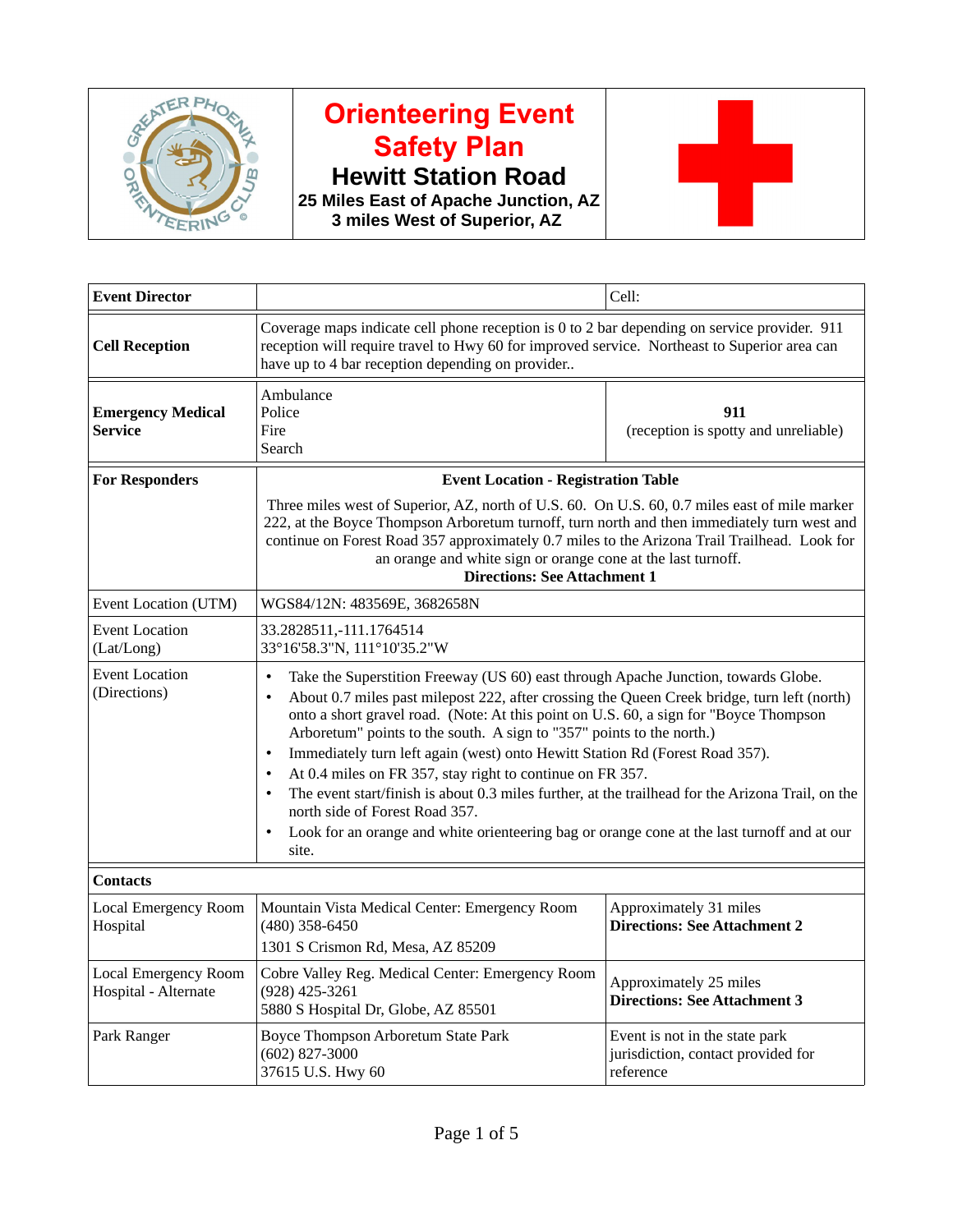

## **Orienteering Event Safety Plan**

**Hewitt Station Road**

**25 Miles East of Apache Junction, AZ 3 miles West of Superior, AZ** 



|                   | Superior, AZ 85173                                                |  |
|-------------------|-------------------------------------------------------------------|--|
|                   |                                                                   |  |
| Police Department | <b>Pinal County Sheriff</b><br>$(520) 866 - 8120 -$ non emergency |  |
|                   | 5750 S Kings Ranch Rd, Gold Canyon, AZ 85118                      |  |
| Fire Department   | <b>Superior Fire Department</b><br>$(520)$ 689-5671               |  |
|                   | 236 Golf Course Rd, Superior, AZ 85173                            |  |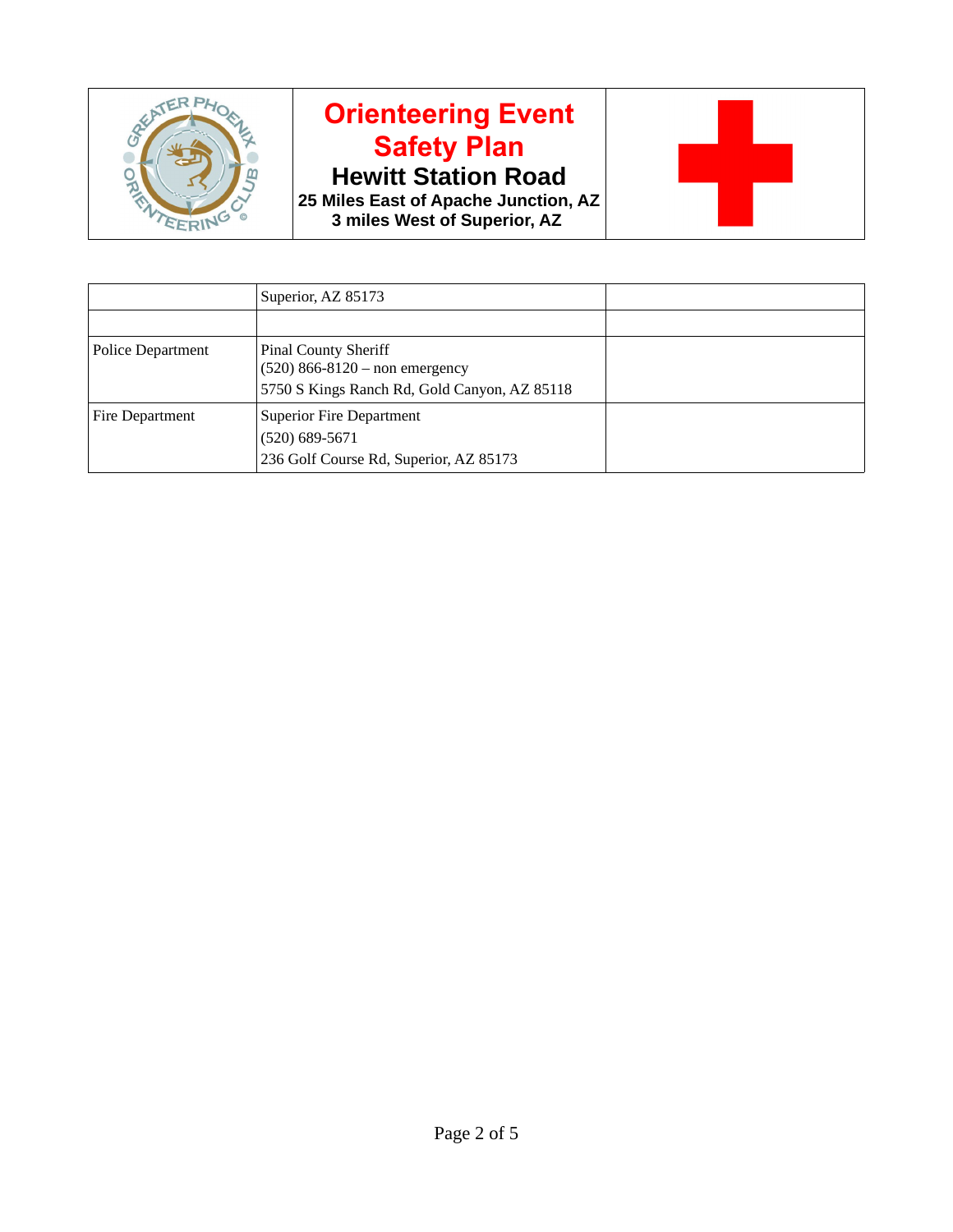

**Attachment 1 Map from FR 357 Turnoff to Event Start/Finish**

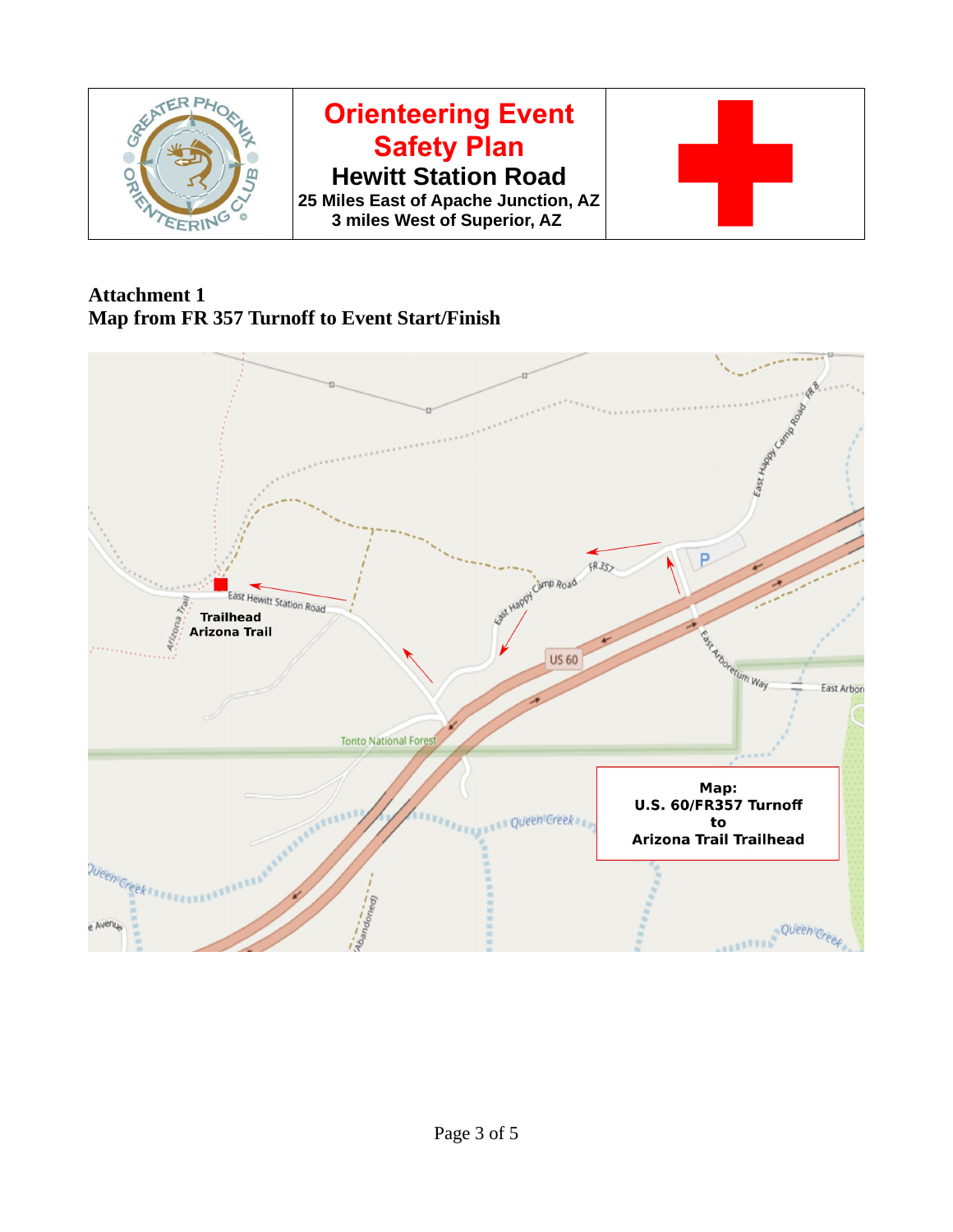

## **Attachment 2 Map to Local Emergency Hospital: Apache Junction**